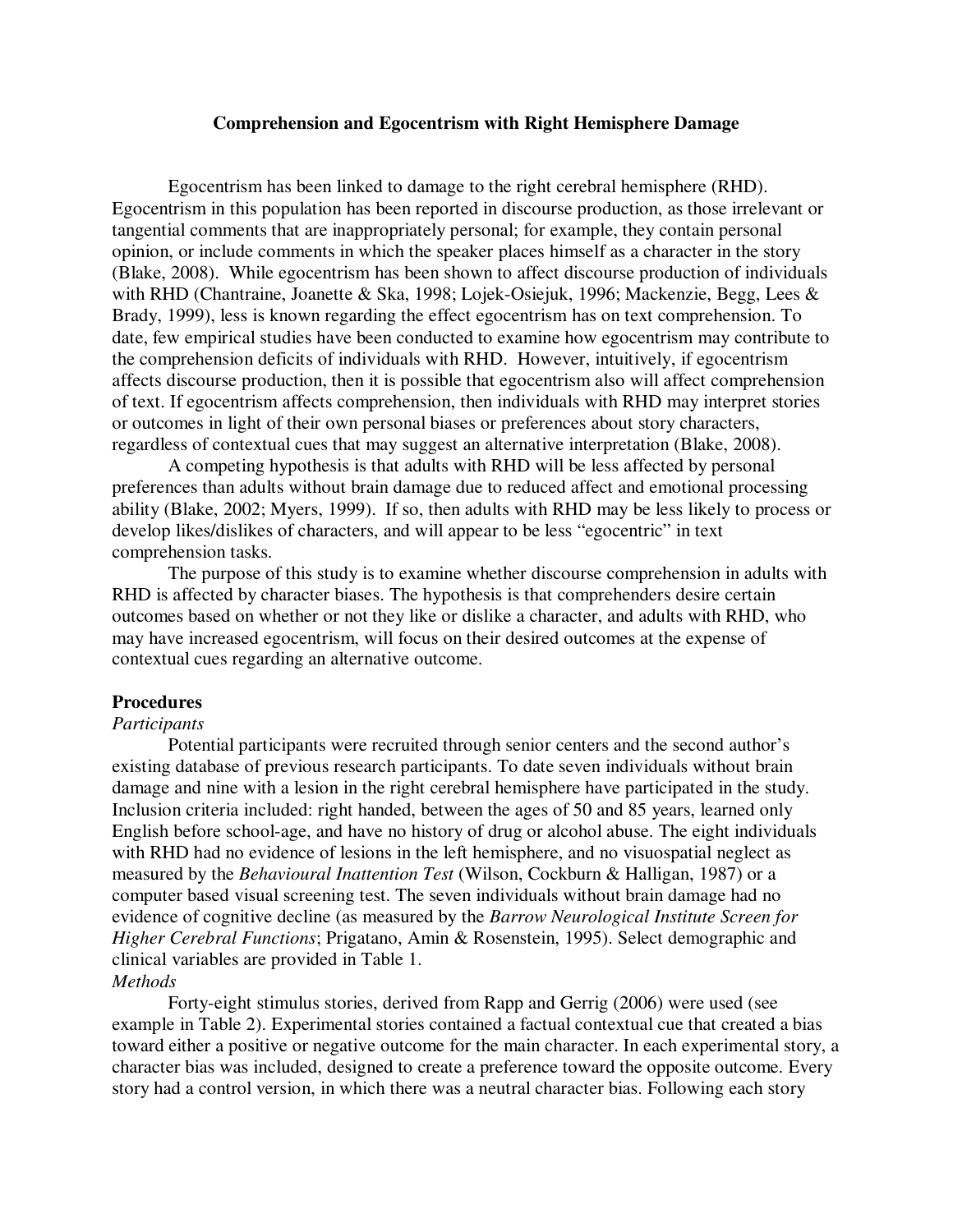participants read a question regarding the likelihood of an outcome. The outcome always matched the factual bias. Thus, in experimental stories, the queried outcome contradicted the character bias. There was no contradiction in the control stories. Participants read each story and rated the likelihood of the outcome on a 5-point Likert-type scale  $(1 = \text{very unlikely}; 5 = \text{very}$ likely). Response times for making the likelihood judgment were recorded. If readers were influenced by character preferences, then outcomes should be rated as more likely for positive character biases as compared to paired control stories and rated as less likely for negative character biases as compared to paired control stories. Additionally, it was predicted that rating response times should be slower on the experimental (positive/negative) as compared to the control stories, because participants would have to consider contradictory information.

 The study was conducted as a mixed within subjects factorial design, with story condition (Positive/Negative/Control) as the within-subjects factors and group (RHD, NBD) as the between-subjects factor. Testing took place across two sessions; biased and neutral versions of each story never appeared in the same session.

# **Results**

A set of planned comparisons was used to evaluate the comparisons of interest. Within groups, paired sample *t* tests were conducted to examine differences between ratings on experimental and paired control stories. Results indicated that for both NBD and RHD groups, outcomes for the negative preference biased stories were rated as less likely to occur as compared to the matched neutral stories [NBD:  $t(6)$  3.8,  $p=0.009$ ; RHD:  $t(8)$  2.6,  $p=.031$ ]. No significant differences within groups were observed for positive preference biased stories and their control versions [NBD: *t*(6) 1.1, *p=*.31; RHD: *t*(8) .60, *p=*.56].

Paired, two-tailed *t-*tests were conducted to examine differences in rating response times. For both the NBD and RHD participants, ratings took significantly longer for the negative than the neutral stories [NBD:  $t(6)$  3.0,  $p=0.23$ ; RHD:  $t(8)$  2.7,  $p=.028$ ,] but no significant differences were found for the positive-preference biased stories as compared to the matched neutral stories NBD: *t*(6) .39, *p=*.709; RHD: *t*(8) .63, *p=*.548.

 Independent t-tests were conducted to examine differences between groups. No significant differences were obtained for either ratings or response times (all *t*(14) <.8, all *p*>.4).

## **Discussion/Conclusions**

 Healthy older adults judge outcomes based on personal preferences as well as contextual cues, as demonstrated with younger adults (Rapp & Gerrig, 2002, 2006). The results indicated that this was true, though, only for negative character biases: Readers did not want positive outcomes to occur for characters they did not like. The RHD group exhibited the same pattern, indicating that their expectations of outcomes are biased by personal preferences.

 The hypothesis was not supported: the RHD group did not exhibit effects of egocentrism on their perceptions of story outcomes, as observed in the absence of between-group differences. One explanation for this finding is that the participants with RHD did not differ from the NBD group on a cognitive screening test  $(t(12)$  1.27,  $p=23$ ). Thus, the participants with RHD may not have had typical RHD characteristics or may not have had egocentrism. Egocentrism was not directly tested due to the absence of a standardized measure of egocentrism.

 Despite not supporting the hypothesized link between egocentrism and discourse comprehension, valuable information was obtained. The RHD group was sensitive to negative character biases, and to the same extent as the NBD group. This indicates that these individuals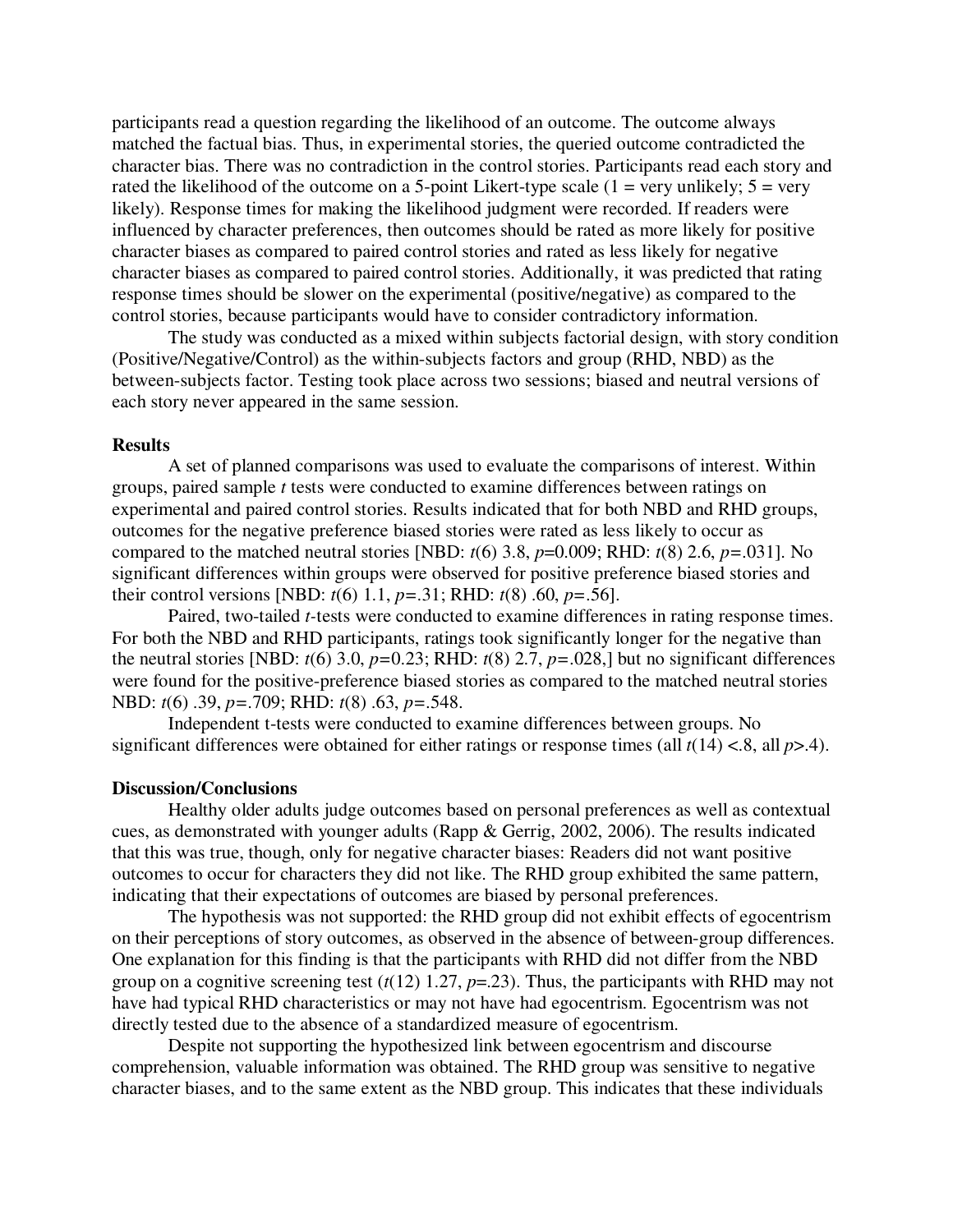(at least those with mild cognitive-communication deficits) do rely on personal preferences during discourse comprehension. Thus, they are not, as the alternative hypothesis suggested, unable to process affective/emotional information. Future work should include a more impaired RHD group and a formal measure of egocentrism and affective/emotional processing to further explore the effects of these characteristics on comprehension.

|                       | $NBD (N=7)$  | $RHD(N=9)$   |
|-----------------------|--------------|--------------|
| <b>Sex</b>            | 5 female     | 7 female     |
|                       | 2 male       | 2 male       |
| Age                   | 68.1 $(9.5)$ | 73.3(7.5)    |
|                       | 54-80        | $62 - 85$    |
| Education             | 15.9(2.6)    | 15.4(2.5)    |
|                       | $12 - 19$    | $12 - 20.5$  |
| <b>BNI Exam Score</b> | 37(2.2)      | $34.4(5.2)*$ |
|                       | $33 - 40$    | $27 - 40*$   |

Table 1. Select demographic and clinical data for two participant groups.

\*missing BNI scores for one RHD participant.

# Table 2. Sample experimental stimuli

| Experimental (negative character bias,                                                                                                                                                                                                     | Control (neutral character bias, positive                                                                                                                                                                                           |
|--------------------------------------------------------------------------------------------------------------------------------------------------------------------------------------------------------------------------------------------|-------------------------------------------------------------------------------------------------------------------------------------------------------------------------------------------------------------------------------------|
| positive factual bias)                                                                                                                                                                                                                     | factual bias)                                                                                                                                                                                                                       |
| Shelly needed to get up at 7AM in order to<br>make it to class on time.<br>She laid out her clothes and bag before going<br>to bed.<br>She hadn't bothered studying for her test<br>because she had stolen a copy of the final<br>$exam$ . | Shelly needed to get up at 7AM in order to<br>make it to class on time.<br>She laid out her clothes and bag before going<br>to bed.<br>Shelley was finished studying for her test and<br>was glad she had only one final exam left. |
| She was an early riser, and never slept in                                                                                                                                                                                                 | She was an early riser, and never slept in                                                                                                                                                                                          |
| after her alarm clock rang.                                                                                                                                                                                                                | after her alarm clock rang.                                                                                                                                                                                                         |
| Shelly went to bed before 10:00 and had a                                                                                                                                                                                                  | Shelly went to bed before 10:00 and had a                                                                                                                                                                                           |
| good night's sleep.                                                                                                                                                                                                                        | good night's sleep.                                                                                                                                                                                                                 |
| <b>Likelihood</b> question:                                                                                                                                                                                                                | <b>Likelihood question:</b>                                                                                                                                                                                                         |
| How likely is it that Shelly will awake just                                                                                                                                                                                               | How likely is it that Shelly will awake just                                                                                                                                                                                        |
| before her alarm clock rings and arrive at class                                                                                                                                                                                           | before her alarm clock rings and arrive at class                                                                                                                                                                                    |
| in plenty of time?                                                                                                                                                                                                                         | in plenty of time?                                                                                                                                                                                                                  |

\*character bias in italics; factual bias in bold